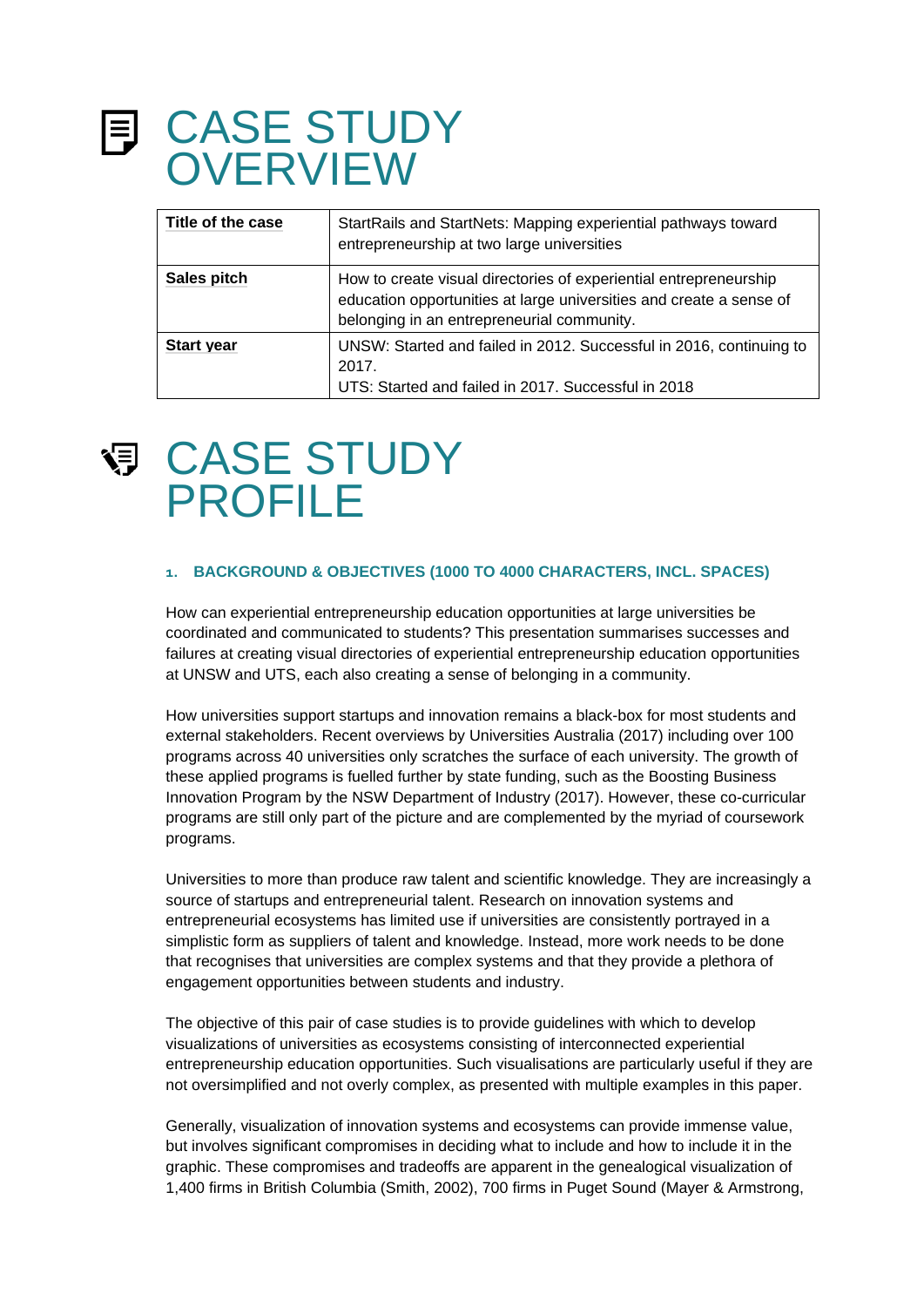2011), and in more recent visualizations of the startup ecosystems in Sydney and Melbourne [\(http://www.startrail2015.com/\)](http://www.startrail2015.com/).

The paper reflects on multiple attempts at mapping two university-based entrepreneurial ecosystems. This includes a failed attempt in 2012 followed by a successful series of visualizations from 2016 to 2017 at UNSW, as well as a series of attempts in 2017, ultimately abandoned until a new approach was taken in 2018 at UTS. Both university's maps resulted in static (printable) versions, as well as interactive and hyperlinked online versions. These serve as a guide to over 50,000 students per campus to find their way towards an entrepreneurial career path. The maps also provide a visual directory for startups, investors and other organisations searching for entrepreneurial talent.

#### **2. STRATEGY & ACTIVITIES UNDERTAKEN (1000 TO 4000 CHARACTERS, INCL. SPACES)**

Before 2012, a handful of members in the Sydney tech startup ecosystem came together to create a 'mindmap' of the ecosystem. The resulting map was laid out as a tree-like diagram with categories of organizations, but lacked detail of how organizations were connected. Reading the map required scrolling across a large area and was not easily representable on a single page.

In 2012, inspired by the impact of the first and second versions of the BC Techmap (Smith, 2002), members of the Centre for Innovation & Entrepreneurship (CIE) and the technology transfer office at UNSW collaborated with BlueChilli to create a more immersive and interactive version of the map, using TheBrain™ software (CIE, 2012). While more explicit about the connections across firms and categories, at any given point, only the next-nearest organizations were shown, thus still making it impossible to view the entire system or get a sense of how to navigate it. This approach was abandoned.

Simultaneously, BlueChilli branched out to create their own ecosystem map, visualized in the spirit of the London Underground. While lacking in complexity, the overwhelmingly positive response to it remained an inspiration. A sticking point for universities, was that they were represented as a single node or dot on the map, despite being large complex organisations. BlueChilli's maps provided an impetus to revisit, simplify and update efforts to develop a university-based ecosystem map to the benefit of internal and external stakeholders.

Creating and visualizing the UNSW startup ecosystem map was based on the layout of BlueChilli's StartRail maps and involved three simple rules:

- 1. Left to right: people progress from learning to learning-by-doing, to doing
- 2. Hubs own or collaborate on initiatives
- 3. Nodes are initiatives.
	- a. Initiatives owned by only one 'hub' are on a spur line away from that hub
	- b. Collaborative initiatives are on the lines connecting the collaborating hubs

An initial version of the map was prepared by the ex-director of the CIE and a research assistant, based on prior efforts and interactions with relevant stakeholders. The map was emailed out to all stakeholders with the request to (i) review it for error or omissions, (ii) provide feedback (by email or a 3-question online survey), and (iii) forward it to others they thought should see it. Over one month, 5 iterations of the map were generated, at which point the map was published online.

Starting in 2017, a similar approach was adopted at UTS, based on a crawl of the online handbook for all subjects and courses related to entrepreneurship. After one private and two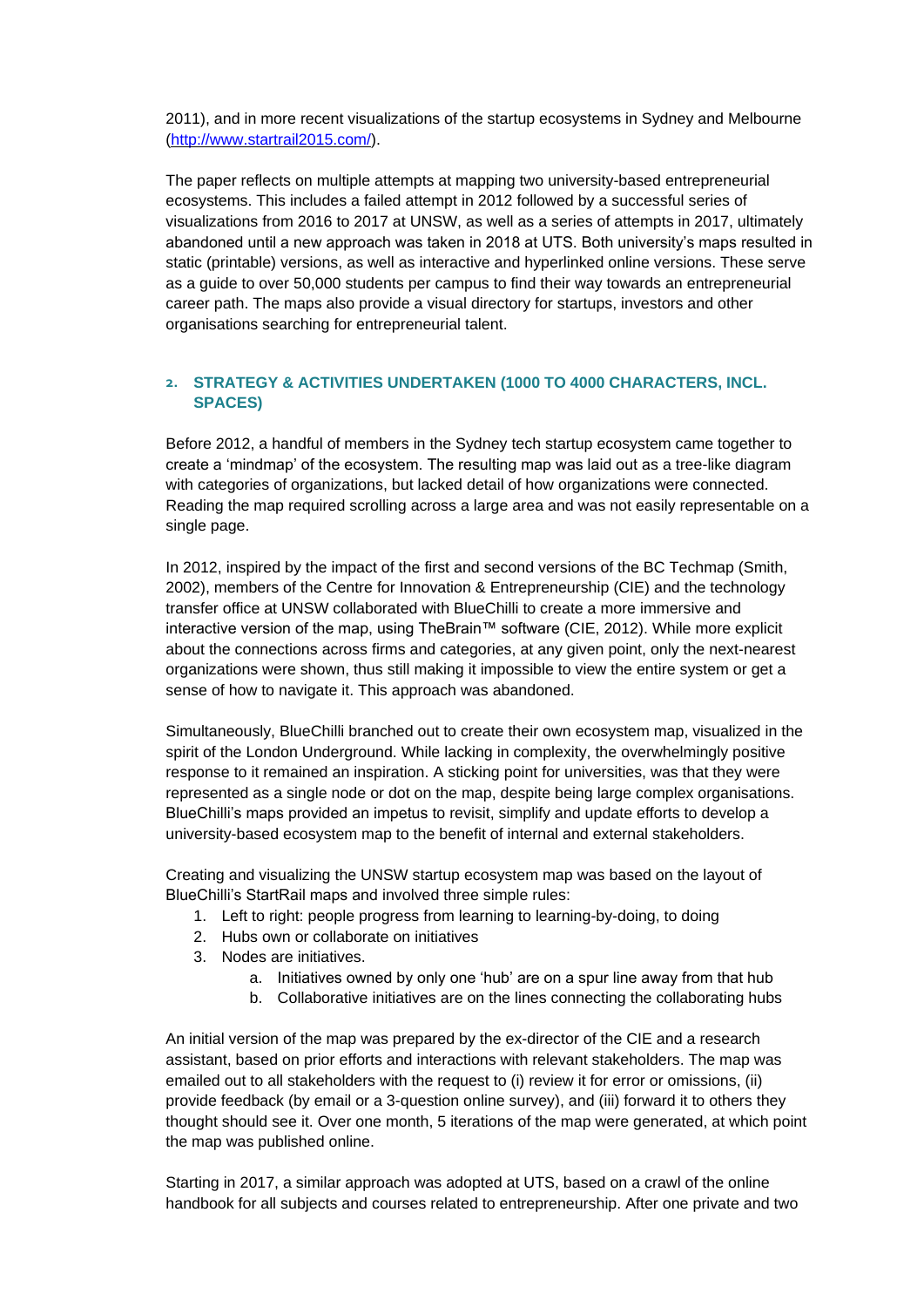public iterations, the StartRail-like layout was abandoned because UTS has significantly more coursework offerings and visualising them as an interconnected system was too complex. By mid-2018, almost immediately after the first publicly released iteration, a decision was made to replace the layout. After several discussion with multiple designers and potential end-users a simplified layout was adopted. Simultaneously, the map was designed to be interactive using Scalable Vector Graphics instead of PowerPoint (as with the UNSW versions).

Consistent with other recent attempts to survey the ecosystem (Bliemel et al, 2016), a bandwagon effect was observed at both universities. Only after publishing the map online, did people ask why their initiative or journey was not included on the map. In many cases, these requests were despite them having ignored previous requests for feedback. This phenomenon is otherwise known as known as Cunningham's Law: "The best way to get the right answer on the Internet is not to ask a question, it's to post the wrong answer."<sup>1</sup>

#### **3. OUTCOMES / IMPACT (1000 TO 4000 CHARACTERS, INCL. SPACES)**

The most tangible outcome is the map itself. Figure 1 below represents the second published version for UNSW, as at December, 2016.



The second page (or backside, if printed double-sided) includes a legend or guides for each of

the nodes in the map, shown in Figure 2.

**.** 

<sup>1</sup> [https://meta.wikimedia.org/wiki/Cunningham's\\_Law](https://meta.wikimedia.org/wiki/Cunningham)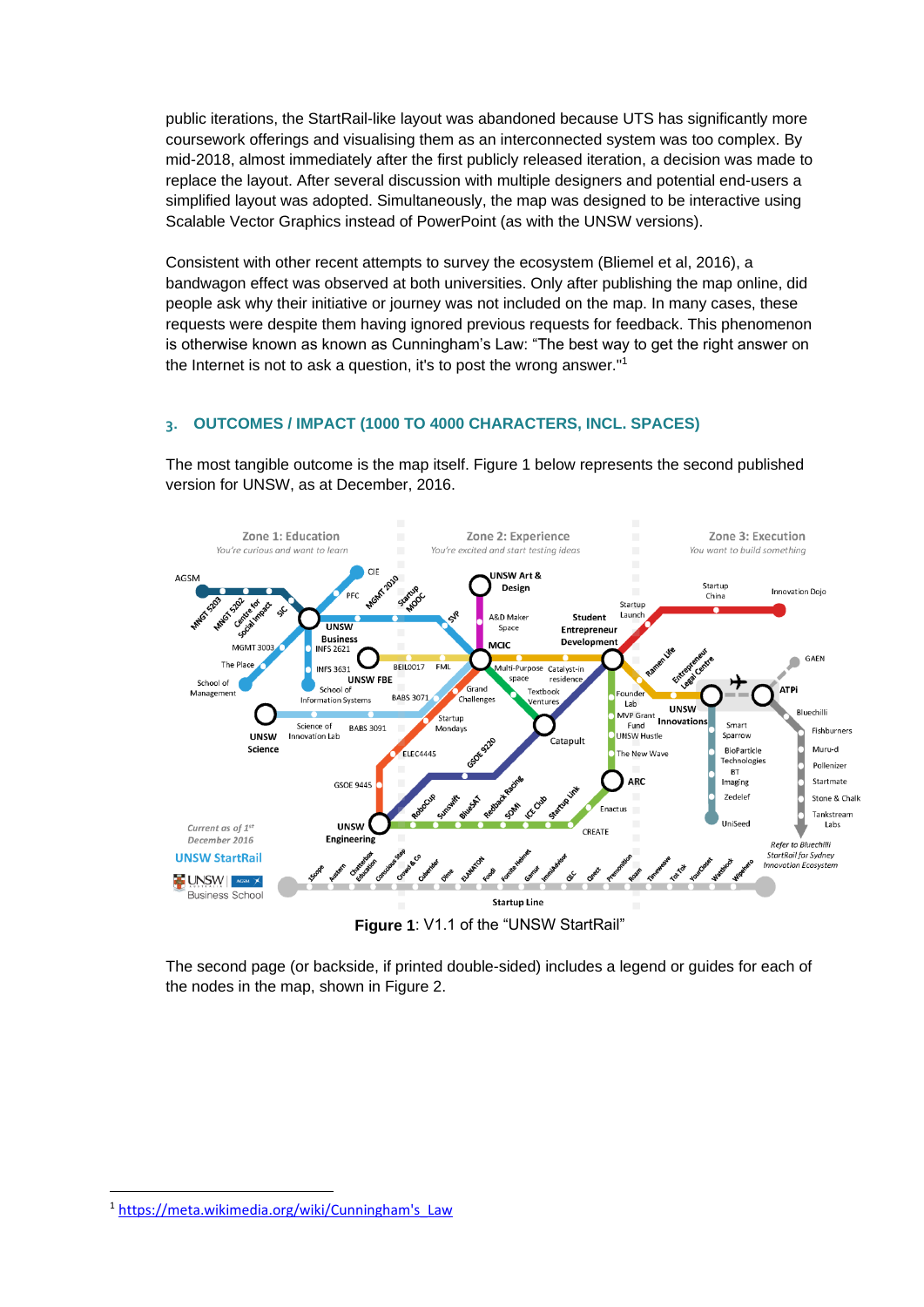#### **Guide to UNSW StartRail**



Zone 1: Education

AGSM:

#### Zone 2: Experience **ARC** (Student clubs): CSI-Centre for Social Impact course Strategy, Innovation and Change (SIC) – Executive Education program **CREATE – Practical workshops in de<br>and design<br>Enactus – Social Entrepreneurship<br>AGSM ICE Club - Innovation, Comn** MGMT5202 - Entrepreneurship and Innovation anactus - Social Entrepreneurship<br>AGSM ICE Club - Innovation, Commercialisation, Entrepreneurship<br>Club MGMT5203 - Entrepreneurship from the Inside **UNSW Business School:** CIE - Centre for Innovation & Entrepreneurship Redback Racing - Building an open-wheel race car CLE—Centre for Innovation & Entrepreneurship<br>MNGT2003 — Global Entrepreneurship<br>MNGT2003 — Global Entrepreneurship<br>MNGT2003 — Global Entrepreneurship<br>MNGT2003 — Global Entrepreneurship<br>MOC Meetups — Fortnightly meet-up bas **Michael Crouch Innovation Centre (MCIC):** PFC- Annual Peter Farrell Cup business competition The Place - "Flipped classroom" setting Catalyst-in-residence - Mentorship for students<br>Multi-Purpose Space - Event/Co-Design/Maker/Exhibit space INFS2621 - Enterprise Systems INFS3631 - Innovation & Technology Management available in the MCIC for a range of activitie **UNSW Engineering:** Startup Validation Program (SVP) - Basics for founders Textbook Ventures - Student-led venture capital fund ELEC4445/650E9445 - Entrepreneurial Engineering<br>Start-up Mondays - Weekly workshop series at MCIC<br>UNSW Grand Challenges - Engineering disruption program Catapult: Catapult - MCIC, Engineering & UNSW Innovations collaboration GSOE9220 - Launching a startup ult Program - Co-working space in collaboration with MCIC and UNSW Innovations SED **UNSW Built Enviror** ent (FBE): **UNSW Science:** BEIL0017 - Business StartUp (FML) - Friday night design workshop -<br>BABS3071 – Commercial Biotechnology<br>BABS3091 – Professional Issues in Biotechnology involved with PFC **UNSW Art & Design:** Maker Space - Platform and incubator for collaborative making ation Lab - Neuroscience research into entrepreneurship, collaboration with UNSW Science



Zone 3: Execution

#### **UNSW Innovations:**

relopment (SED) – 12 stage entrepreneur coaching and connecting program introduction to external provider to external providers<br>— Software dev & technical mentorship program<br>Dojo — Japan-Australia cultural program<br><mark>Fund</mark> — Grants fund run by ARC & UNSW Innovations<br>— Online platform for UNSW Startup Community **Startun** ina – China-Australia cultural program Startup Launch - 4 week startup program Waye - UNSW female entrepreneurship initiative by UNSW Innovations. Capital W and Women In Engineering UNSW) Hustle – Volunteer service provided by AGSM students Innovative leaning platfor Industry: ATPI – Commercialisation hub for technology (co-owned by UNSW)<br>BlueChilli – Tech accelerator + corporation innovation<br>Fishburners – Largest tech co-working space<br>Muru-d – Telstra accelerator program Pollenizer - Corporate Innovation Program Startmate - Founders for founders accelerator Stone & Chalk - Fintech Hub Tank Stream Labs - Co-working space and community GAEN - UNSW Global Alumni Entrepreneurs Networ

**Figure 2**: Guide to the "UNSW StartRail" (V1.1)

The pdf of the map was downloaded via [http://bit.ly/UNSW\\_Startup\\_Roadmap](http://bit.ly/UNSW_Startup_Roadmap) ~700 times in its first month and over 1000 times since then. Click-through analysis reveals that the most effective medium was Facebook (mainly students), direct links (from emails to participating stakeholders), and Yammer (staff). Within Facebook, the posts, including preview graphics, were 'liked' several hundred times and shared by members of the start-up community. Graphic (png and JPG) versions were also posted on Twitter and LinkedIn (both with mixed audiences), with a link to the pdf. On Twitter, version 1 had over 2,500 impressions and version 1.1 had over 2,200 impressions. On LinkedIn, version 1 had over 1,000 views and version 1.1 over 900 views.

The UNSW map soon made its way into public presentations to students interested in entrepreneurship. Verbal feedback has indicated that some of those students have used the map to successfully access support for their ventures, including seed capital. Private communication with the DVC(Enterprise) confirmed that the map served as a very useful guide as the university develops and implements its '2025 Strategy' and the marketing team for the Business School converted the map into an interactive web-based graphic in 2017.

The first public version of the UTS map mimicked the StartRail layout. Because of the larger volume of subjects and courses offered, the education zone was expanded to half the page, with many subjects buried within a single node representing a full degree program, as shown in Figure 3.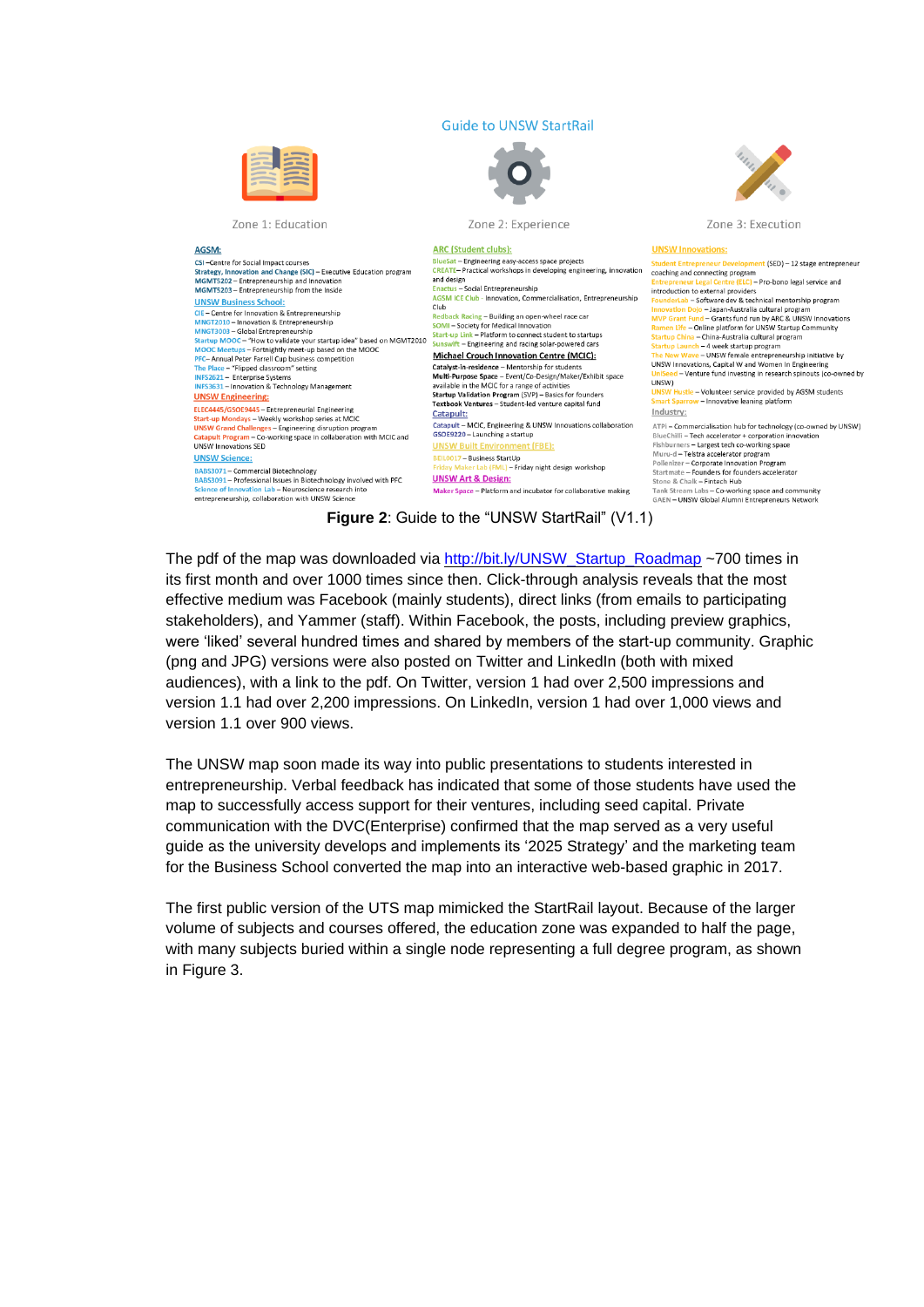

**Figure 3**: V2.1 of the "UTS StartRail"

This version was only circulated by email to approximately 20 people and downloads of the pdf via [http://bit.ly/UTS\\_StartRail](http://bit.ly/UTS_StartRail) remained a modest 250 in the first month. However, twitter and LinkedIn versions in png form were viewed over 4,000 and 2,000 times respectively in the first month, organically climbing to nearly 6,000 views on twitter within 4 months. By this time, a decision was made to stop promoting it because of flaws in the layout, which suggested all students are required to pass through FTDI.

Instead, a radial layout was chosen, including an inner circle that captured all offerings that are available across faculties, and outer branches that represent faculty-specific offerings, as shown in Figure 4. The new layout also included changing the size of each dot to reflect the volume of learning. Most dots are interative in two ways: (i) they include a mouse-over text that provides a more detailed description in lieue of a legend on the 'back of the pdf', and (ii) they include a hyperlink to the webpage with more information. At the time of this writing, the StartNet is not yet embedded in UTS' website and is available as a prototype on the author's personal homepage [www.bliemel.com.](http://www.bliemel.com/) Once it is 'live' at UTS, it will be actively promoted. Nonetheless, the prototype has already received generous informal support from other faculty members and students who know about it.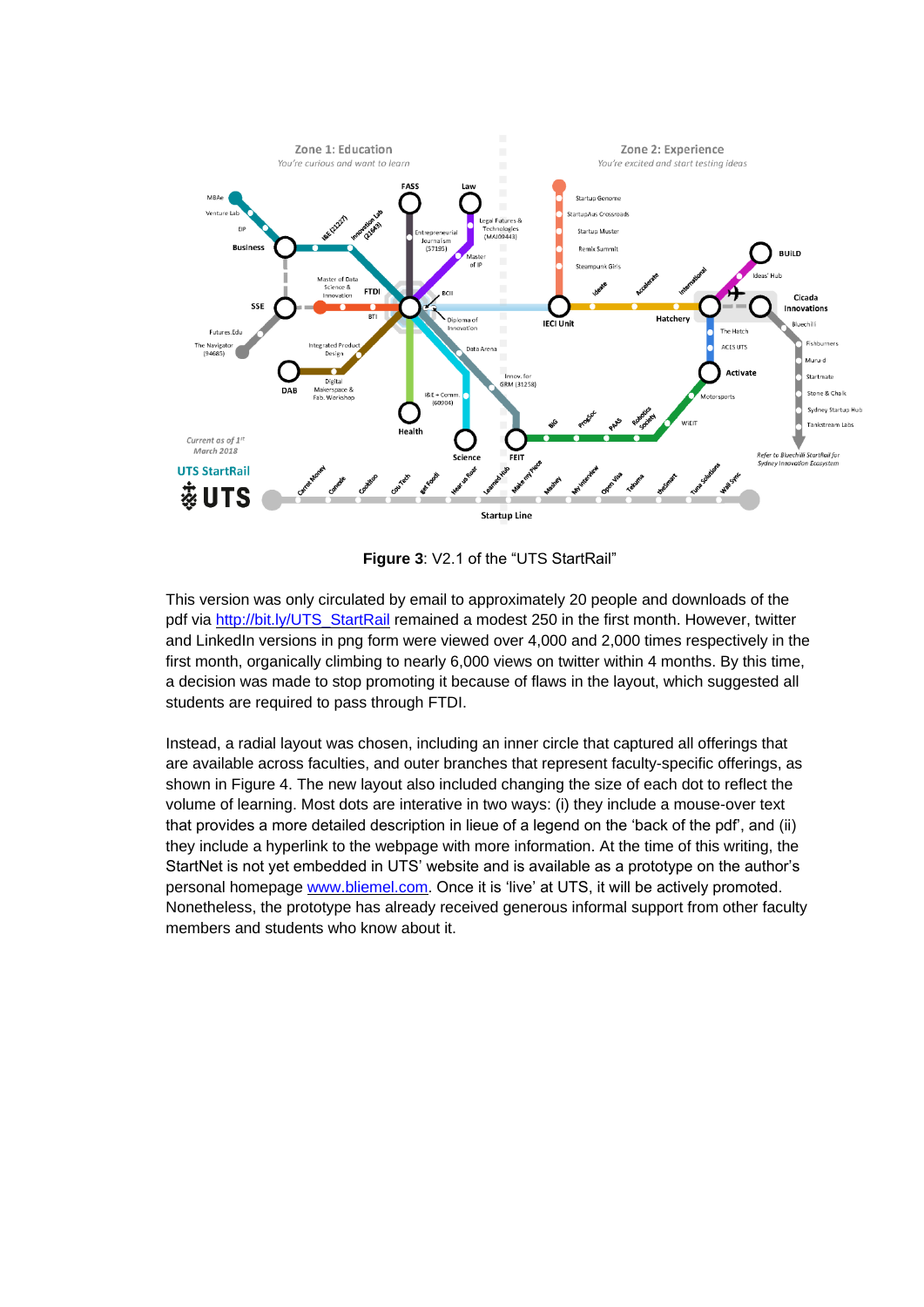

**Figure 4**: The "UTS StartNet" with example mouse-over text for FEIT cross-faculty UG Electives

#### **4. FURTHER INFORMATION**

Link to the latest map:

[http://bit.ly/UNSW\\_Startup\\_Roadmap](http://bit.ly/UNSW_Startup_Roadmap) [http://bit.ly/UTS\\_StartRail](http://bit.ly/UTS_StartRail) [http://www.bliemel.com](http://www.bliemel.com/) (location of prototype UTS StartNet)

#### References:

CIE (2012) "Announcing ... the GIG Engine" Friday, June 29, 2012 [http://cie](http://cie-unsw.blogspot.com.au/2012/06/announcing-gig-engine.html)[unsw.blogspot.com.au/2012/06/announcing-gig-engine.html](http://cie-unsw.blogspot.com.au/2012/06/announcing-gig-engine.html)

Mayer, H., & Armstrong, S. (2011). Featured graphic: the visual genealogy of spinoff companies in the technology sector in Seattle, 2008. Environment and Planning A, 43(4), 763-764.

- NSW Department of Industry (2017) "Boosting Business Innovation Program" [https://www.industry.nsw.gov.au/business-and-industry-in-nsw/innovation-and](https://www.industry.nsw.gov.au/business-and-industry-in-nsw/innovation-and-research/boosting-business-innovation-program)[research/boosting-business-innovation-program](https://www.industry.nsw.gov.au/business-and-industry-in-nsw/innovation-and-research/boosting-business-innovation-program)
- Smith, R. (2002). Techmaps: a tool for understanding social capital for technological innovation at a regional level. Innovation and Entrepreneurship in Western Canada: From Family Businesses to Multinationals, 59.
- Universities Australia (2017). "Startup Smarts: Universities and the Startup Economy" [https://www.universitiesaustralia.edu.au/australias-universities/Universities-and-the](https://www.universitiesaustralia.edu.au/australias-universities/Universities-and-the-startup-economy)[startup-economy](https://www.universitiesaustralia.edu.au/australias-universities/Universities-and-the-startup-economy)